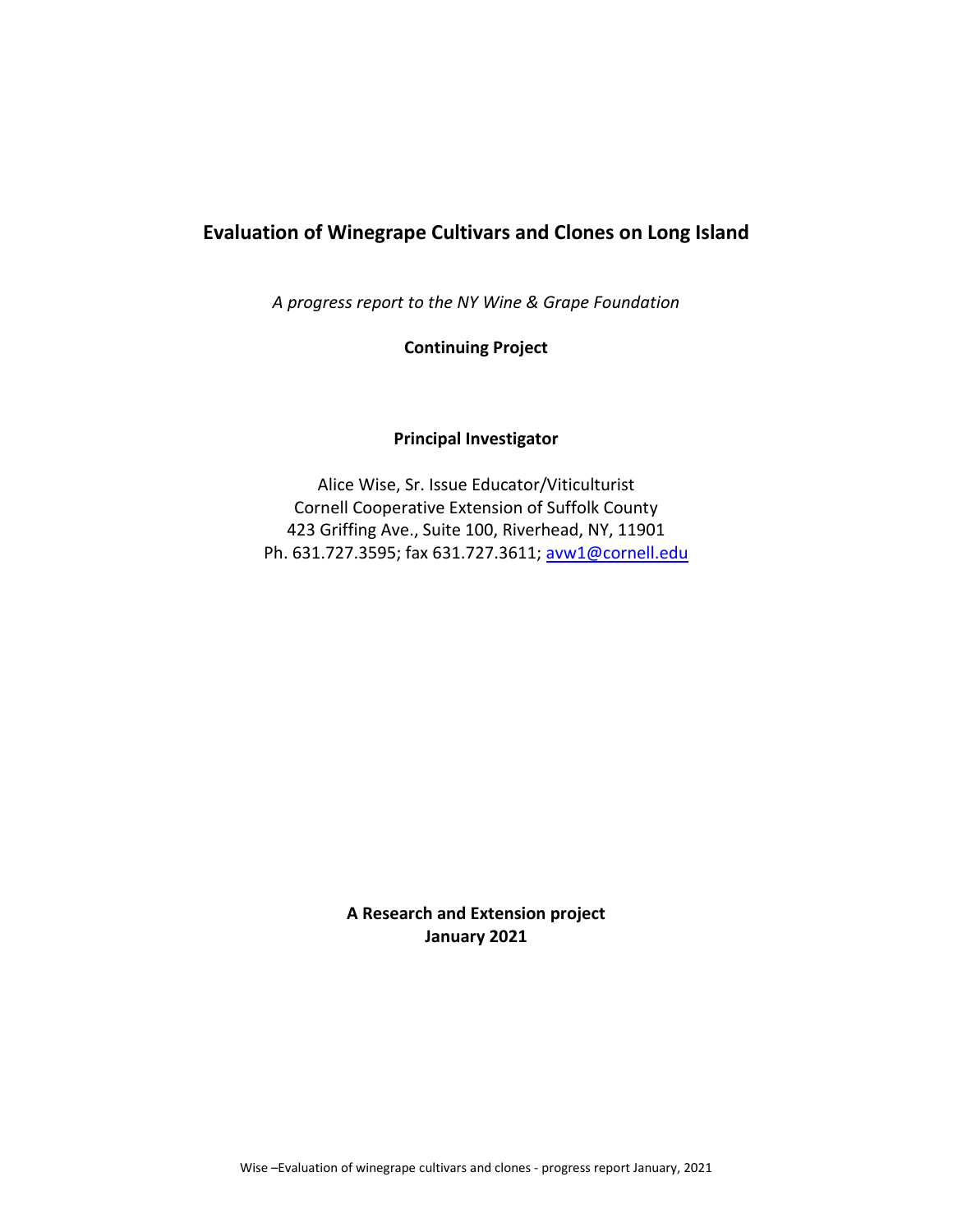**Summary:** In 2020, 40 winegrape varieties were evaluated at the Long Island Horticultural Research and Extension Center. Tannat, a classic red, was planted in May. Among newer selections, we harvested crops from Vermentino, Arneis, Itasca, Moscato Giallo, Saperavi, NY 81, Regent and Itasca. Due to warm, dry weather through most of the summer, fruit was able to fully ripen without major losses to cluster rot.

### **Objectives**

- 1. Vineyard evaluation of the core varieties Evaluation of 9 Chardonnay clones and 6 Merlot clones.
- 2. Evaluate new vinifera cultivars and clones Explore 33 new and less common varieties.
- 3. Screen disease resistant hybrids Evaluate degree of disease resistance and fruit quality in 5 hybrids.

**Materials and Methods:** This 1.5-acre vineyard is located at LIHREC, Riverhead on a well-drained sandy loam soil. Vines are spaced 8x6 with VSP training and drip irrigation. Canopy management practices include shoot thinning to 4-5 shoots/ft. row, cluster zone leaf removal, crop adjustment and canopy hedging. Due to the extremely dry conditions, vines were drip irrigated 8-10 times over the season, significantly more than any prior season. The area under vines was maintained with a tractor-mounted mower; young vines were hand weeded. Mature vines still exhibiting drought stress were hand weeded and/or sprayed several times with organic herbicide. Each vine was harvested individually to determine cluster number, crop weight per vine and average cluster weight. From each variety/clone, 100 berries were randomly sampled to obtain average berry weight, Brix, titratable acidity and pH.

#### **Results and Discussion**

*Weather* – April and May were cool while June through September was warmer than average. May, June and September were dry with only 0.73" falling in June. There were 3467 GDD, about average. Overall, the weather was reasonable this season with one exception. On August 4, Tropical Storm Isaias shredded leaves with winds up to 70 mph and deposited a layer of salt and soil on the west side of the canopy. Western rows and row ends were most affected. Fortunately, this occurred prior to veraison for most varieties. Subsequent rainfall washed off most of the grit. The LIHREC vineyard, 2 acres in the middle of hundreds of acres of sod and row crops, appeared to suffer more damage than most commercial vineyards.

*Planting, 2020:* In 2019, Mencía, a well-regarded Spanish red vinifera known for a range of wine styles, and Rkatsiteli, an aromatic white vinifera from Georgia (Europe), were planted. These  $2^{nd}$  year vines were hand weeded and all but a few clusters were removed. These clusters were shared with a few winemakers. Tannat, a red vinifera known for color, depth and tannin, was planted in May. Tannat is very popular in Uruguay. Two hybrids of Tocai Friulano from the Italian VCR nursery were planted. TF has good fruit quality but unacceptably low yields, 1-2 t/a. Hopefully the hybrids will produce economic yields of quality fruit.

*Pest management* – Downy mildew was minimal due to dry weather. Leafroll virus continued to manifest in previously asymptomatic vines. *Botrytis* bunch rot (BBR) was non-existent. Sour rot occurred only in Pinot Noir and Zweigelt. Fruit flies were not as problematic as in previous seasons. Overall, disease control in the vinifera was relatively easy. Hybrid vines were sprayed for phomopsis and black rot until fruit set. Subsequently, they received two sprays for powdery and downy mildew. Vines were clean at harvest.

### *Varieties removed in 2020*

A number of Merlot vines were removed due to leafroll. Despite efforts to control mealybugs, the virus vector, leaf roll continues to slowly spread in this vineyard. Removal of infected vines appears to be the more effective strategy.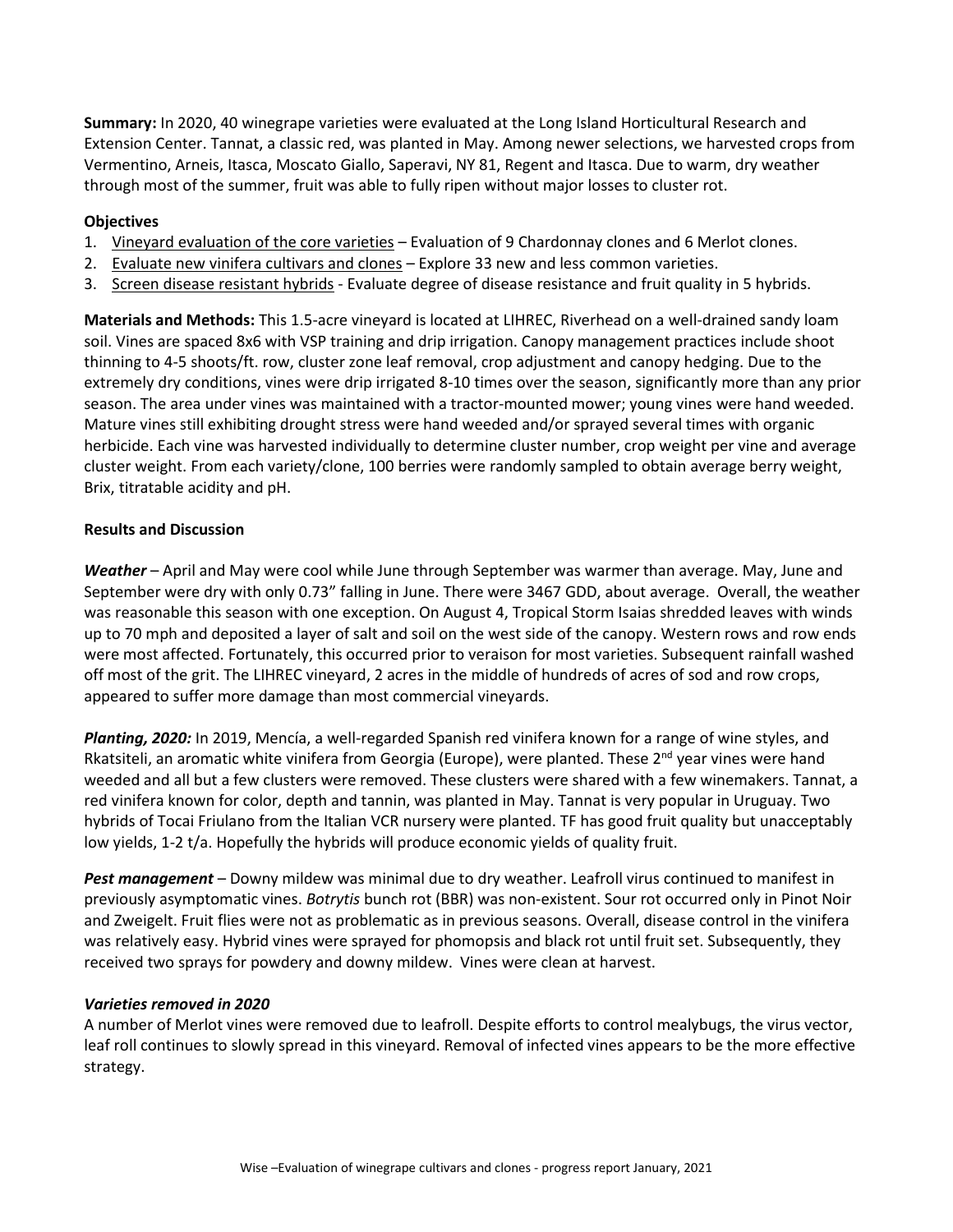*Harvest –* Harvest was based on ripeness and scheduling rather than advancing cluster rot or impending bad weather. Sugars were moderate to high, acids were moderate, fruit was clean and yields were average to above average. Like 2019, 2020 will be remembered as a very good harvest both in terms of yield and fruit quality.

#### **Results, 2020 season**

*Chardonnay:* Yields were high in 2019 largely due to the high number of berries/cluster. Berries/cluster were much lower in 2020. This could be a result of the large crop in 2019 and/or the extended period of cloudy weather during bloom and fruit set in June, 2020. Berry size was not significantly different in most selections. Fruit was free from cluster rot at harvest.

|                 |              | Clusters/vine |                |                | Crop weight, $\frac{1}{2}$ lbs./vine <sup>3</sup> |                |                | Cluster wt., lbs./cluster |      |                |                |
|-----------------|--------------|---------------|----------------|----------------|---------------------------------------------------|----------------|----------------|---------------------------|------|----------------|----------------|
| Clone           | Harvest      | 3309          | $101 - 14$     | Own            | 3309                                              | 101-14         | Own            | 3309                      | 3309 | 101-14         | Own            |
|                 | Date         |               |                |                |                                                   |                |                | 2019                      | 2020 | 2020           | 2020           |
| 5               | Oct.6        | 17.3          | 17.3           | 16.8           | 7.3                                               | 7.0            | 7.7            | 0.60                      | 0.43 | 0.41           | 0.46           |
| 15              | Oct.1        | 22.4          | 21.8           | 20.6           | 6.5                                               | 5.6            | 5.1            | 0.36                      | 0.30 | 0.27           | 0.25           |
| 17              | Oct.6        | 23.1          | 21.8           | 17.4           | 6.1                                               | 5.9            | 4.2            | 0.35                      | 0.27 | 0.27           | 0.24           |
| 75              | Oct.6        | 20.0          | $\blacksquare$ | 20.4           | 5.3                                               | ٠              | 6.4            | 0.37                      | 0.26 |                | 0.32           |
| 76              | Oct.1        | 23.6          | $\blacksquare$ | $\blacksquare$ | 6.6                                               | $\blacksquare$ | $\blacksquare$ | 0.34                      | 0.28 |                | $\blacksquare$ |
| 78              | $\mathbf{u}$ | 24.4          | п.             | 23.0           | 7.2                                               |                | 5.6            | 0.37                      | 0.30 | ٠              | 0.24           |
| 95              | $\mathbf{u}$ | 21.0          | $\blacksquare$ | 21.3           | 5.9                                               | $\blacksquare$ | 6.0            | 0.34                      | 0.28 | $\blacksquare$ | 0.28           |
| $95-RB1$        | $\mathbf{u}$ | 17.5          | $\blacksquare$ |                | 3.4                                               | $\blacksquare$ |                | 0.26                      | 0.18 |                |                |
| 96              | $\mathbf{u}$ | 21.4          | $\blacksquare$ | 22.8           | 7.8                                               |                | 8.2            | 0.41                      | 0.37 | ٠              | 0.37           |
| GS <sup>2</sup> | $\mathbf{u}$ | ٠             | 19.1           | $\blacksquare$ | п.                                                | 3.7            | ٠              | 0.31 <sup>4</sup>         | ٠    | 0.19           |                |

Table 1. Yield components of Chardonnay clones by rootstock, LIHREC vineyard, 2020

1 – Confirmed red blotch infected vines. 2 – GS (grower selection) vines are replicated on 101-14 rootstock only.

3 - 7 lbs/vine is equivalent to ~ 3.2 tons/acre. 4 – GS is grafted onto 101-14. ▪ Indicates vines not replicated on that rootstock.

| Table 2. Yield components of Chardonnay clones by rootstock, LIHREC vineyard, 2020 |  |  |  |
|------------------------------------------------------------------------------------|--|--|--|
|------------------------------------------------------------------------------------|--|--|--|

| Clone           |             |                | Berries/cluster |                | Berry weight – grams |                |                |                |  |
|-----------------|-------------|----------------|-----------------|----------------|----------------------|----------------|----------------|----------------|--|
|                 | 2019        | 2020           |                 |                | 2019                 | 2020           |                |                |  |
|                 | 3309        | 3309           | 101-14          | own            | 3309                 | 3309           | 101-14         | own            |  |
| 5               | 170.2       | 125.8          | 127.2           | 141.4          | 1.93                 | 1.71           | ٠              | ٠              |  |
| 15              | 130.0       | 93.6           | 95.6            | 80.7           | 1.59                 | 1.73           | 1.57           | 1.56           |  |
| 17              | 117.5       | 76.9           | 81.2            | 89.1           | 1.82                 | 1.84           | ٠              | ٠              |  |
| 75              | 146.8       | 87.2           | $\blacksquare$  | 101.4          | 1.63                 | 1.53           | ٠              | 1.60           |  |
| 76              | 119.7       | 81.0           | $\blacksquare$  |                | 1.75                 | 1.74           | п              | ٠              |  |
| 78              | 133.9       | 97.4           | $\blacksquare$  | 85.4           | 1.71                 | 1.68           | п              | 1.66           |  |
| 95              | 109.2       | 92.0           | $\blacksquare$  | 87.2           | 1.83                 | 1.88           | $\blacksquare$ | 1.69           |  |
| $95-RB1$        | 80.8        | 49.4           | $\blacksquare$  | $\blacksquare$ | 1.85                 | 1.77           | п              | $\blacksquare$ |  |
| 96              | 135.5       | 97.7           | $\blacksquare$  | 114.4          | 1.86                 | 1.81           | п              | 1.70           |  |
| GS <sup>2</sup> | $123.7^{3}$ | $\blacksquare$ | 78.7            | $\blacksquare$ | $1.69^{3}$           | $\blacksquare$ | 1.52           |                |  |

1 – confirmed red blotch infected vines. 2 – GS vines are replicated on 101-14 rootstock only. 3 - GS is grafted onto 101-14.

▪ Indicates vines not replicated on that rootstock.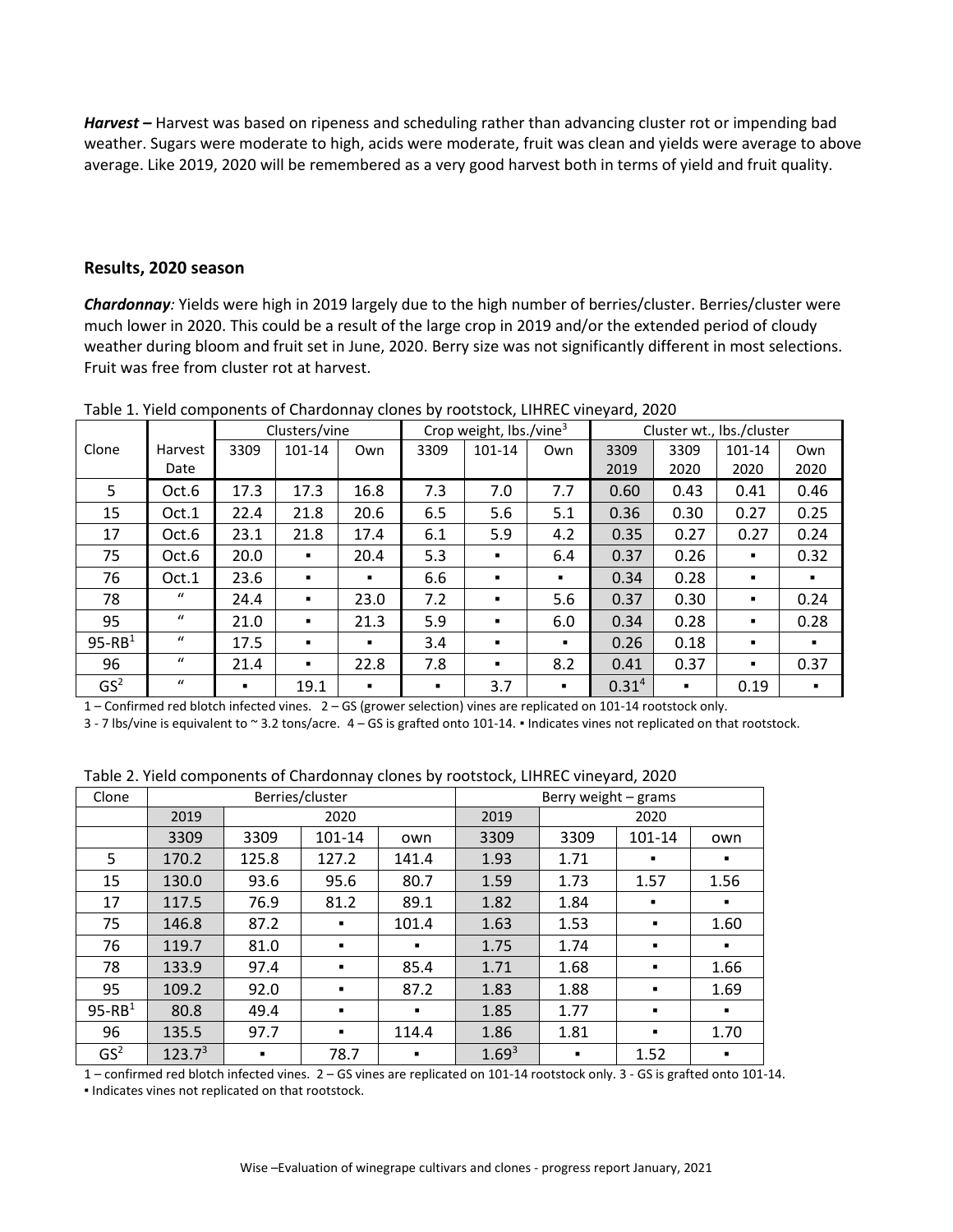|                 | <b>°Brix</b> |      | TA, g/I |      | pH   |      |  |
|-----------------|--------------|------|---------|------|------|------|--|
| Clone           | 2019         | 2020 | 2019    | 2020 | 2019 | 2020 |  |
| 5               | 22.6         | 22.3 | 8.9     | 10.8 | 3.26 | 3.13 |  |
| 15              | 22.3         | 22.5 | 5.6     | 7.35 | 3.44 | 3.16 |  |
| 17              | 21.6         | 22.3 | 5.4     | 8.25 | 3.38 | 3.23 |  |
| 75              | 23.1         | 21.3 | 6.9     | 7.5  | 3.37 | 3.16 |  |
| 76              | 22.3         | 21.7 | 7.4     | 7.65 | 3.39 | 3.13 |  |
| 78              | 22.3         | 21.4 | 7.5     | 7.35 | 3.32 | 3.14 |  |
| 95              | 22.6         | 21.8 | 7.2     | 7.2  | 3.35 | 3.16 |  |
| 96              | 21.4         | 21.4 | 7.5     | 7.5  | 3.38 | 3.15 |  |
| GS <sup>1</sup> | 22.4         | 21.3 | 7.4     | 6.45 | 3.41 | 3.18 |  |

Table 3. Fruit ripening, Chardonnay clones /3309, LIHREC vineyard, 2019-2020

1 – GS vines are grafted onto 101-14 rootstock only.

*White varieties other than Chardonnay*: Many businesses have diversified their plantings beyond Chardonnay. During field tours, growers were most impressed with flavors of Verdejo, Vermentino and Albariño. At harvest, minimal field cleaning was necessary as fruit was clean. As with Chardonnay, cluster weight was lower in 2020 compared to 2019 due to a reduction in berry set. The newest variety is Itasca, a cold hardy hybrid from MN with mildew and phylloxera resistance. It is intended for dry, white wines, has pear, floral and mineral notes.

|                          | Harvest          | Clust.   | Crop wt.  | Cluster wt.  | Berries/ | Berry  |              | TA,      |      |
|--------------------------|------------------|----------|-----------|--------------|----------|--------|--------------|----------|------|
| Variety                  | date             | no./vine | lbs./vine | lbs./cluster | cluster  | wt.-g. | <b>°Brix</b> | g/       | pH   |
| Albariño/14 <sup>1</sup> | Sept.29          | 24.9     | 5.2       | 0.21         | 78.2     | 1.36   | 22.7         | 8.1      | 3.05 |
| Aligoté 1/09             | Sept.28          | 14.5     | 9.5       | 0.66         | 160.1    | 1.92   | 19.5         | 7.2      | 3.13 |
| Arneis/14                | Sept.29          | 11.8     | 6.7       | 0.57         | 136.4    | 1.81   | 22.8         | 6.6      | 3.24 |
| Auxerrois 45/14          | Sept.17          | 17.2     | 8.2       | 0.48         | 114.8    | 2.04   | 20.0         | 6.9      | 3.30 |
| Gewürztraminer 1/09      | Sept.21          | 24.0     | 5.1       | 0.22         | 98.9     | 1.70   | 21.3         | 6.3      | 3.26 |
| Gewürztraminer 3/09      | $\bf{u}$         | 27.3     | 7.4       | 0.27         | 94.4     | 1.66   | 21.0         | 6.0      | 3.22 |
| Grüner Veltliner/14      | Sept.28          | 9.7      | 8.3       | 0.86         | 208.0    | 1.81   | 23.2         | 5.55     | 3.33 |
| Itasca/own (3 yrs old)   | Sept.3           | 29.2     | 3.5       | 0.12         | 51.7     | 1.39   | 23.9         | 7.8      | 3.11 |
| Malvasia Bianca/09       | Sept.21          | 9.0      | 7.7       | 0.85         | 132.5    | 2.99   | 21.3         | 6.15     | 3.22 |
| Moscato Giallo/09        | Sept.28          | 9.5      | 5.7       | 0.60         | 92.3     | 2.81   | 19.8         | 7.2      | 3.26 |
| Muscat Ottonel 1/09      | Sept.21          | 28.5     | 6.8       | 0.24         | 61.8     | 2.53   | 20.9         | 5.85     | 3.26 |
| NY 81/09 <sup>2</sup>    | Sept.24          | 20.0     | 6.5       | 0.33         | 75.6     | 1.93   | 22.5         | 8.1      | 2.86 |
| Petit Manseng/14         | Oct.20           | 19.2     | 5.5       | 0.29         | 136.0    | 1.21   | 27.4         | 10.5     | 2.71 |
| Pinot Gris 146/09        | Sept.21          | 20.0     | 6.5       | 0.33         | 117.6    | 1.59   | 20.8         | 6.9      | 3.17 |
| Pinot Gris 152/09        | $\mathbf{u}$     | 22.3     | 7.7       | 0.35         | 112.3    | 1.62   | 20.9         | 6.9      | 3.07 |
| Sauv.Blanc 1/09          | Sept.28          | 23.6     | 6.8       | 0.29         | 102.7    | 1.68   | 23.7         | 7.5      | 3.11 |
| Sauv.Blanc 376/14        | $\mathbf{u}$     | 24.9     | 7.5       | 0.30         | 100.7    | 1.59   | 23.3         | 6.9      | 3.12 |
| Sauv.Blanc 530/14        | $\boldsymbol{u}$ | 25.2     | 6.6       | 0.26         | 99.8     | 1.44   | 23.9         | 6.3      | 3.13 |
| Semillon 2/09            | $\boldsymbol{u}$ | 17.3     | 7.4       | 0.43         | 125.7    | 1.93   | na           | na       | na   |
| Semillon 3/09            | $\boldsymbol{u}$ | 14.0     | 6.6       | 0.49         | 115.9    | 2.29   | 21.2         | 7.8      | 3.12 |
| Tocai Friulano 1/14      | $\bf{u}$         | 14.8     | 4.4       | 0.30         | 102.0    | 1.55   | 22.3         | 5.4      | 3.35 |
| Verdejo/09               | $\bf{u}$         | 14.6     | 5.7       | 0.39         | 84.2     | 2.30   | 21.3         | 7.8      | 3.26 |
| Vermentino/5BB           | $\bf{u}$         | 11.0     | 9.5       | 0.86         | 123.8    | 3.36   | 22.8         | $12.6^3$ | 3.18 |

Table 4. Performance of white winegrape varieties, LIHREC vineyard, 2020

1–Leaf roll infected vines. 2 - Riesling x Cayuga White hybrid. 3 – this TA was run twice. 7 lbs/vine = ~3.2 tons/a. na – data not collected.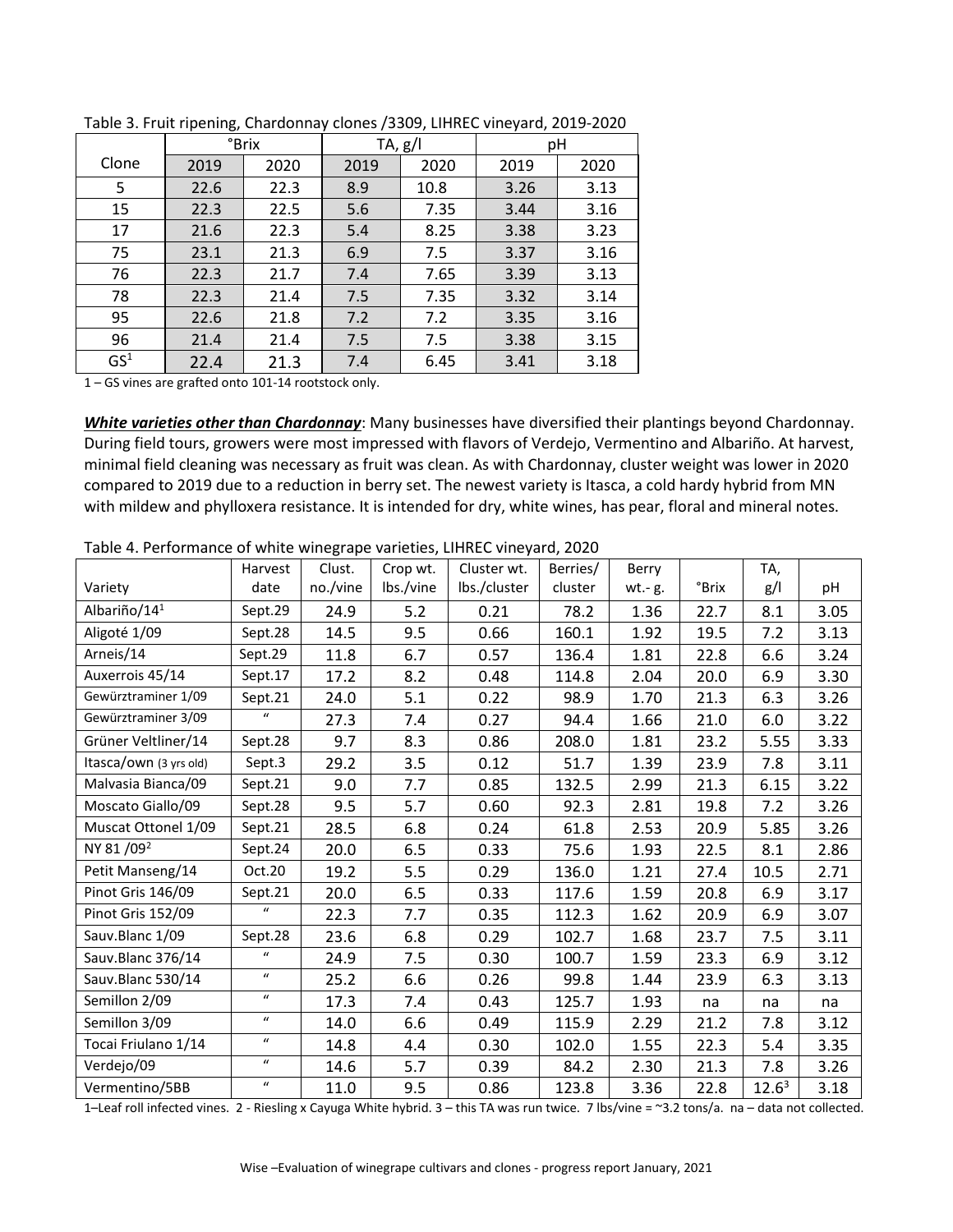*Merlot:* Berries/cluster and cluster weight were similar in 2019 and 2020. Clones 1 & 3 are widely planted and are consistently good performers in yield and quality. Clone 6 consistently requires heavy cluster thinning. If high production is the goal, clone 6 is a good choice. Many growers like the fruit quality of clone 181. Clones 181 and 314 have large clusters and require careful thinning. Detailed yield component and ripening data may be found in the Appendix or by contacting the Principal Investigator.

*Red varieties other than Merlot***:** In 2020, red variety clusters were generally similar in berry number and weight compared to 2019. Pinot Noir and Zweigelt were the only two varieties in the vineyard with moderate sour rot at harvest. Otherwise, the red viniferas had little or no cluster rot, even larger clustered varieties such as Sangiovese. Due to the sunny, dry weather, it was a good year for ripening red vinifera. Detailed yield component and ripening data may be found in the Appendix or by contacting the Principal Investigator.

Newer reds include Saperavi and the hybrid Regent. Regent, planted in 2017, is a cross with Chambourcin, Müller-Thurgau and Silvaner parentage. It is widely planted in Germany. Regent is purportedly winter-sensitive thus limiting its appeal for some eastern regions. Saperavi vines, planted in 2015, finally achieved trellis fill in 2020. Some of the vines annually develop pronounced leaf reddening post-veraison. Virus tests have been negative.

*Winemakers and winemaking:* There has been a definite uptick in interest from local winemakers in the last several years. Tours of the vineyard held twice in 2019 were well attended. Several winemakers on the tour had never seen the vineyard. Fruit was given to local winemakers, resulting in the following 2019 wines: Arneis, Auxerrois, Grüner Veltliner, Moscato Giallo, NY 81, Petit Manseng, Regent, Saperavi, Vermentino, Zweigelt. Due to pandemic rules, wine tastings are unlikely until perhaps 2022. Therefore, these wines are gradually being distributed to winemakers for individual tasting and evaluation.

**Conclusion:** Evaluation of winegrape varieties and clones has been a long-term project on Long Island. With steep planting costs for vineyards, >\$20,000/acre, it is essential to choose varieties carefully. The goals of this work are to determine fruit quality potential, disease susceptibility and economic viability. Traditional varieties such as Chardonnay and Merlot continue to play an important role due to their reliability and versatility in the winery. However, growers are also interested in diversifying their wine portfolio so that continued exploration of uncommon varieties is important. Inclusion of disease resistant hybrids in this planting furthers the industry goals of improving environmental stewardship. Hybrids address economic viability through their productivity and early harvest (hanging fruit throughout the fall is economically risky). For this reason, hybrids may play a larger role in future industry plantings, particularly with the release of interesting, new selections by breeding programs worldwide.

**Acknowledgements**: Sincerest thanks to the Grape Research Advisory Committee and Long Island growers, whose continued support of this trial enables matching support generously provided by the New York Wine & Grape Foundation. This project was also supported by Cornell University's Federal Capacity Funds grant program. Many thanks to Double A Vineyards and Amberg Grapevines for donations of plant material and to Mudd Vineyards for donations of trellis supplies.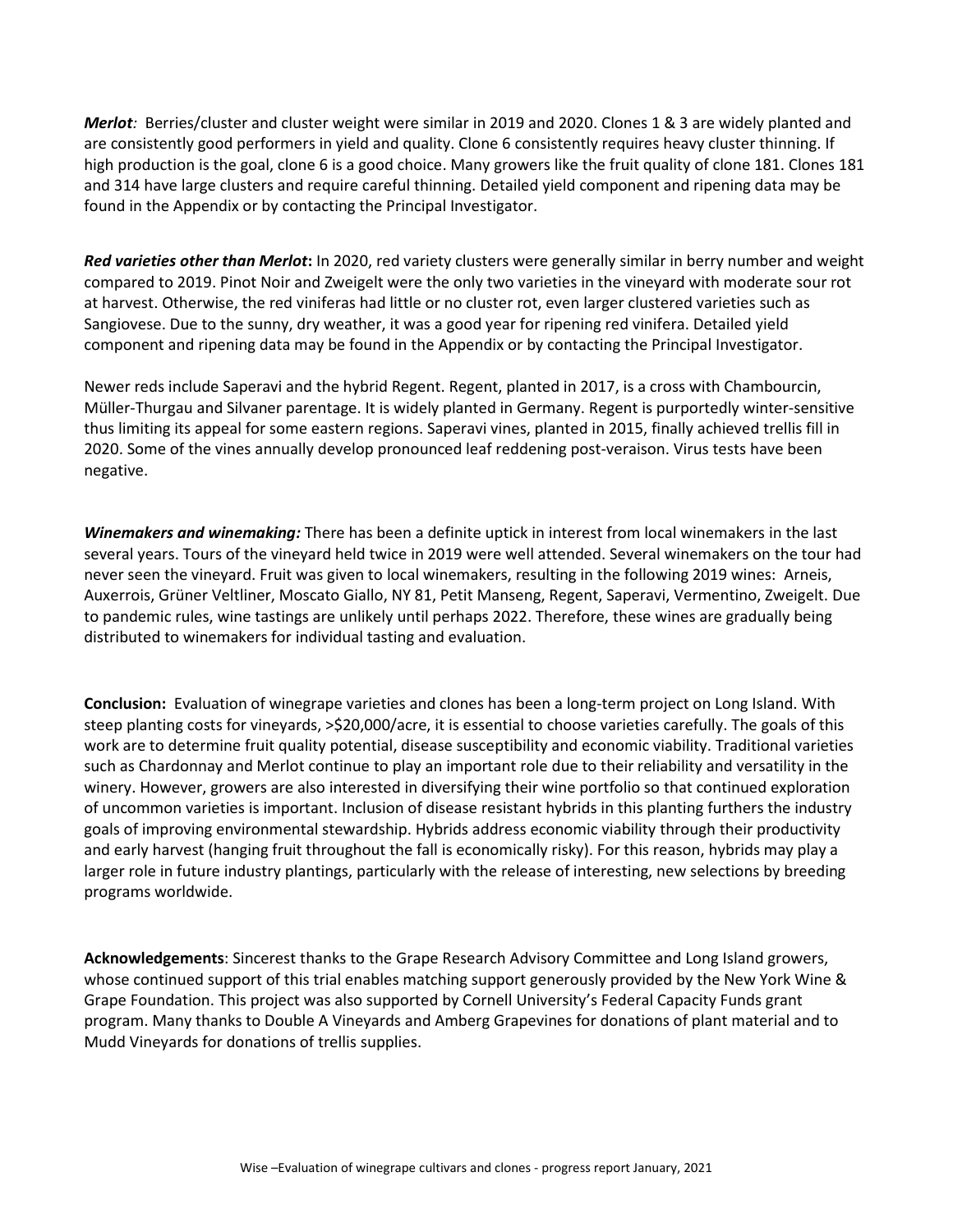# **Appendix**

## **Evaluation of Winegrape Cultivars and Clones on Long Island Progress Report, Jan., 2021**

Principal Investigator - Alice Wise, Sr. Issue Educator/Viticulturist, Cornell Cooperative Extension of Suffolk Co, 423 Griffing Ave., Suite 100, Riverhead, NY, 11901, Ph. 631.727.3595; [avw1@cornell.edu](mailto:avw1@cornell.edu)

**Impact Statement** – The installation of one acre of winegrapes ranges from \$20-30,000; consequently, a poorly performing variety can be a costly mistake. In a grower survey, 90% of respondents indicated they had used information from this vineyard in their planting decisions. This has included plantings of Albarino, Auxerrois, Malvasia, Muscat Ottonel and Verdejo. Disease resistant hybrids were successfully managed with <50% reduction in fungicide use. Several growers have expressed interest in planting hybrids.

**Publications and presentations** –Three presentations on this trial were given in 2020: Hershey, PA in January (60 attendees), Charlottesville, VA in February (200+ attendees) and CRAVE (Cornell virtual meeting) on December 10 (44 attendees). A planned presentation on Long Island in April,2020 was canceled. Vineyard tours were not permitted in 2020. Observations and data from this vineyard appeared or will appear in the following:

- Long Island Fruit & Vegetable Update newsletter (circ.218, weekly)
- Suffolk County Ag News (circ.330, monthly) Feb.20, Dec.20, Jan.21 and Feb.21.
- Veraison to Harvest weekly newsletters (circ.800+)
- Long Island Vineyard Manager List Serv (115 members)
- LIHREC 2020 Annual Report. This report is produced every winter; however, it has not been posted on-line in recent years due to concerns over ADA compliance.
- CCE grape program website (>3200 website hits, 2020) A PowerPoint presentation on the trial was posted to the website, January, 2021. This was announced on the industry list serv (115 members). The site includes two recently revised articles, Alterative White Winegrape Varieties and Alternative Red Winegrape Varieties. An article on the trial was posted to Appellation Cornell (circ.1200) April, 2015; reprinted June 2015 in Wines and Vines trade magazine (circ. 9193).

[http://grapesandwine.cals.cornell.edu/sites/grapesandwine.cals.cornell.edu/files/shared/Research%20Focu](http://grapesandwine.cals.cornell.edu/sites/grapesandwine.cals.cornell.edu/files/shared/Research%20Focus%202015-2.pdf) [s%202015-2.pdf.](http://grapesandwine.cals.cornell.edu/sites/grapesandwine.cals.cornell.edu/files/shared/Research%20Focus%202015-2.pdf)

### **Tables and Graphs (continued from Progress report)**

|       |              | Clusters/vine |                |                | Crop weight, lbs./vine |                |                | Cluster wt., lbs./cluster |      |                |      |
|-------|--------------|---------------|----------------|----------------|------------------------|----------------|----------------|---------------------------|------|----------------|------|
| Clone | Harvest      | 3309          | 101-14         | Own            | 3309                   | 101-14         | Own            | 3309                      | 3309 | 101-14         | Own  |
|       | date         |               |                |                |                        |                |                | 2019                      | 2020 | 2020           | 2020 |
|       | Oct.20       | 13.1          | 14.0           | 13.7           | 6.2                    | 6.1            | 6.9            | 0.46                      | 0.48 | 0.44           | 0.50 |
| 3     | $\mathbf{u}$ | 12.7          | 14.5           | 13.6           | 6.1                    | 6.8            | 6.4            | 0.44                      | 0.49 | 0.47           | 0.47 |
| 6     | $\mathbf{u}$ | 14.1          | $\blacksquare$ | $\blacksquare$ | 6.7                    | $\blacksquare$ | $\blacksquare$ | 0.45                      | 0.48 | $\blacksquare$ |      |
| 8     | $\mathbf{u}$ | 15.9          | 14.5           | 15.6           | 6.1                    | 4.6            | 5.2            | 0.37                      | 0.39 | 0.32           | 0.34 |
| 181   | $\mathbf{u}$ | 11.6          | $\blacksquare$ | $\blacksquare$ | 6.4                    | $\blacksquare$ | $\blacksquare$ | 0.56                      | 0.55 | $\blacksquare$ |      |
| 314   | $\iota$      | 10.7          | $\blacksquare$ | $\blacksquare$ | 6.0                    | $\blacksquare$ | $\blacksquare$ | 0.56                      | 0.57 | $\blacksquare$ |      |

Table 5. Yield components of Merlot clones by rootstock, LIHREC vineyard, 2020

▪ Indicates vines not replicated on that rootstock. 7 lbs/vine is equivalent to ~ 3.2 tons/acre.